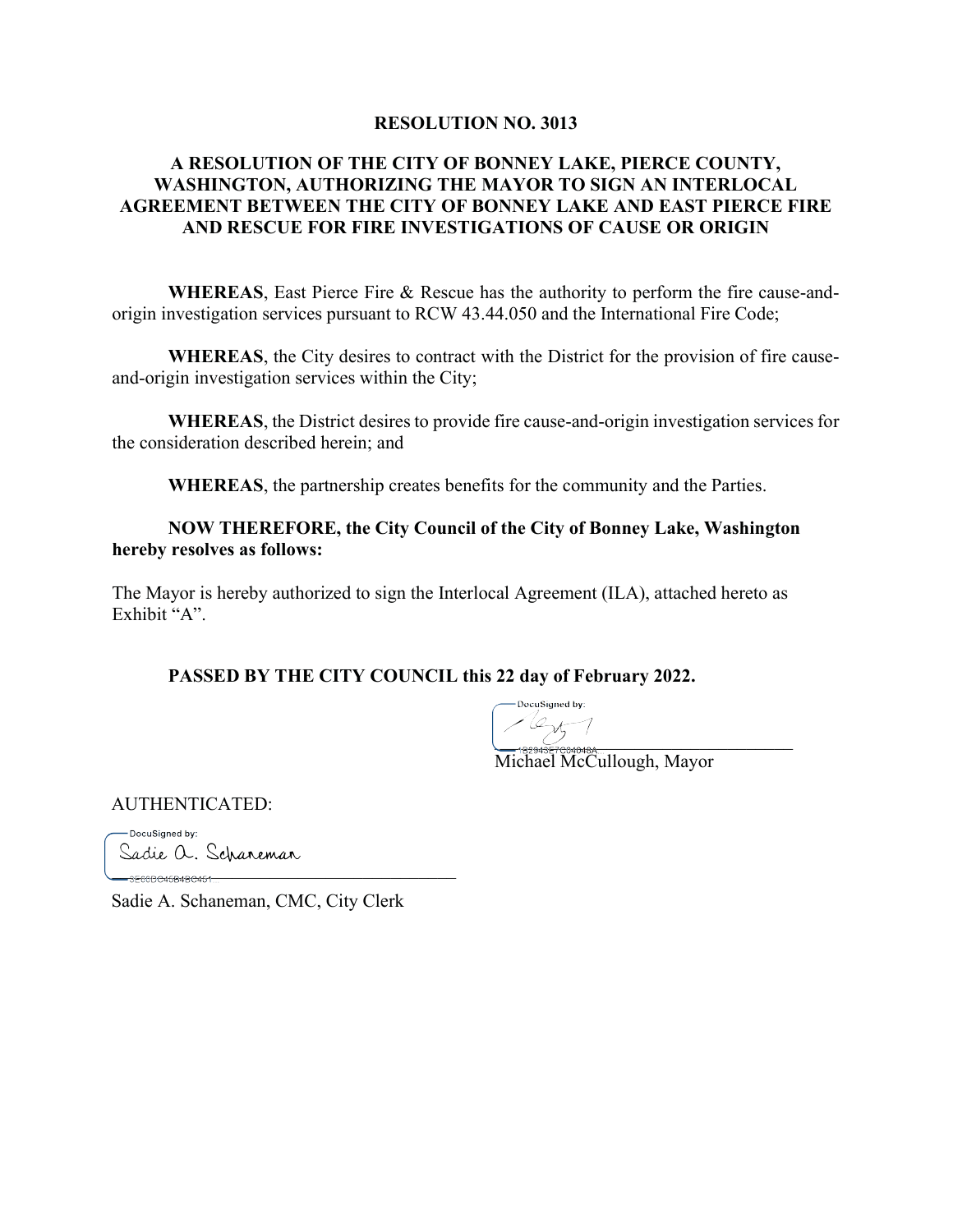## INTERLOCAL AGREEMENT BETWEEN THE CITY OF BONNEY LAKE AND EAST PIERCE FIRE AND RESCUE INVESTIGATIONS OF CAUSE OR ORIGIN

THIS AGREEMENT is made and entered into by and between the City of Bonney lake, Washington, a Washington municipal corporation (hereinafter the "City"), and East Pierce Fire and Rescue, a Washington municipal corporation (hereinafter the "District"), who shall hereinafter be collectively referred to as the "Parties," for purposes of setting forth the terms and conditions for the provision of fire cause-and-origin investigation services

#### WITNESSETH:

WHEREAS, the City has been annexed to the District, and the District provides fire protection to the City, pursuant to chapter 52.04 RCW;

WHEREAS, the Parties have the authority to contract for the provision of fire cause-andorigin investigation services ("Services"), pursuant to chapter 39.34 RCW and RCW 52.12.031(4);

WHEREAS, the District has the authority to perform the Services pursuant to this contract, RCW 43.44.050 and the International Fire Code;

WHEREAS, the Parties acknowledge that neither state law nor local code confer code enforcement authority upon the District for violations discovered during the District's Services (see RCW 52.12.031(7));

WHEREAS, the City desires to contract with the District for the provision of Services within the City;

WHEREAS, the District desires to provide such Services for the consideration described herein; and

WHEREAS, the partnership between the Parties for Services creates benefits for the community and the Parties.

NOW, THEREFORE, the Parties hereto agree as follows:

Section 1. Purpose. The purpose of this Agreement is to describe the terms and conditions under which the Parties will cooperate in the provision of the Services referenced herein within the City.

Section 2. Services to be provided by District. In consideration for the payments specified herein, the District agrees upon request by the City to render the following Services: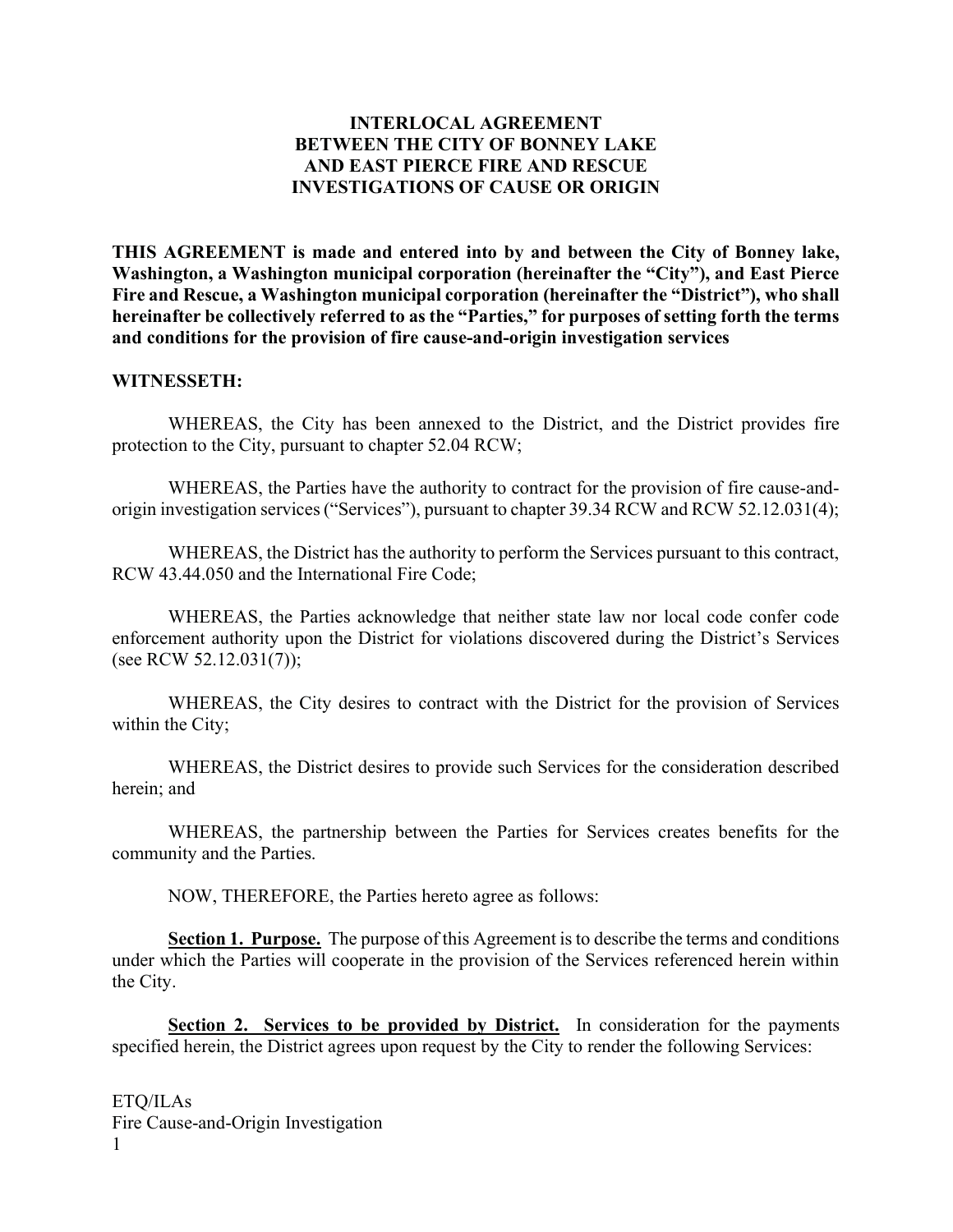Complete investigation of the origin, cause, circumstances, and extent of loss of any and all fires occurring within the City, including final report as necessary and appropriate.

If the District determines during investigation that a fire may have been the result of arson, then the District shall promptly refer the matter to the applicable law enforcement agency. The District agrees to assist with arson investigations including determining origin and cause. The appropriate law enforcement agency is responsible for the criminal investigation including but not limited to collection and storage of evidence, investigative interviews of witnesses and suspects and any other investigative function to assist in the prosecution.

Section 3. Reporting and Public Records Requests. All investigation data, including name of investigator(s), identification of all properties investigated will be reported in the District's database. The District will provide investigation program information to the City upon request. If the City receives a public records request pursuant to Ch. 42.56 RCW for City records in the possession of the District, the District shall cooperate with the City's response and promptly provide responsive records to the City for production.

Section 4. Financial Consideration(s). For the Services provided through this Agreement and specified in Section 2 and Exhibit A, the City shall remit \$9,125.00 in one lump sum by June 30 of the contract year.

# Section 5. Term.

- A. This Agreement shall commence upon execution of the last-dated signature below.
- B. Expiration. This Agreement shall auto-renew each year on January  $1<sup>st</sup>$ .
- C. Termination. The Parties may terminate this Agreement at any time and for any reason, by providing the other party three (3) months' prior written notice.

Section 6. Relationship of Parties. In contracting for the services described in this Agreement, the Parties are deemed for all purposes to be acting within their governmental capacities. No agent, employee, representative, officer or official of the District shall be or shall be deemed to be the employee, agent, representative, official or officer of the City. None of the benefits the City provides to its employees, including, but not limited to, compensation, insurance and unemployment insurance are available from the City to the employees, agents, representatives, officers or officials of the District. The District will be solely and entirely responsible for its acts and for the acts of its agents, employees, representatives, officials and officers during the performance of this Amendment. This covenant is mutually agreed to and applicable to the City in the same manner as applied the District. No property shall be exchanged between the Parties pursuant to this Agreement.

Section 7. Discrimination. In the hiring of employees for the performance of work under this Agreement or any subcontract hereunder, the District, or any person acting on behalf of the District, shall not, by reason of race, religion, color, sex, marital status, sexual orientation, national origin or the presence of any sensory, mental or physical disability, discriminate against any person

ETQ/ILAs Fire Cause-and-Origin Investigation 2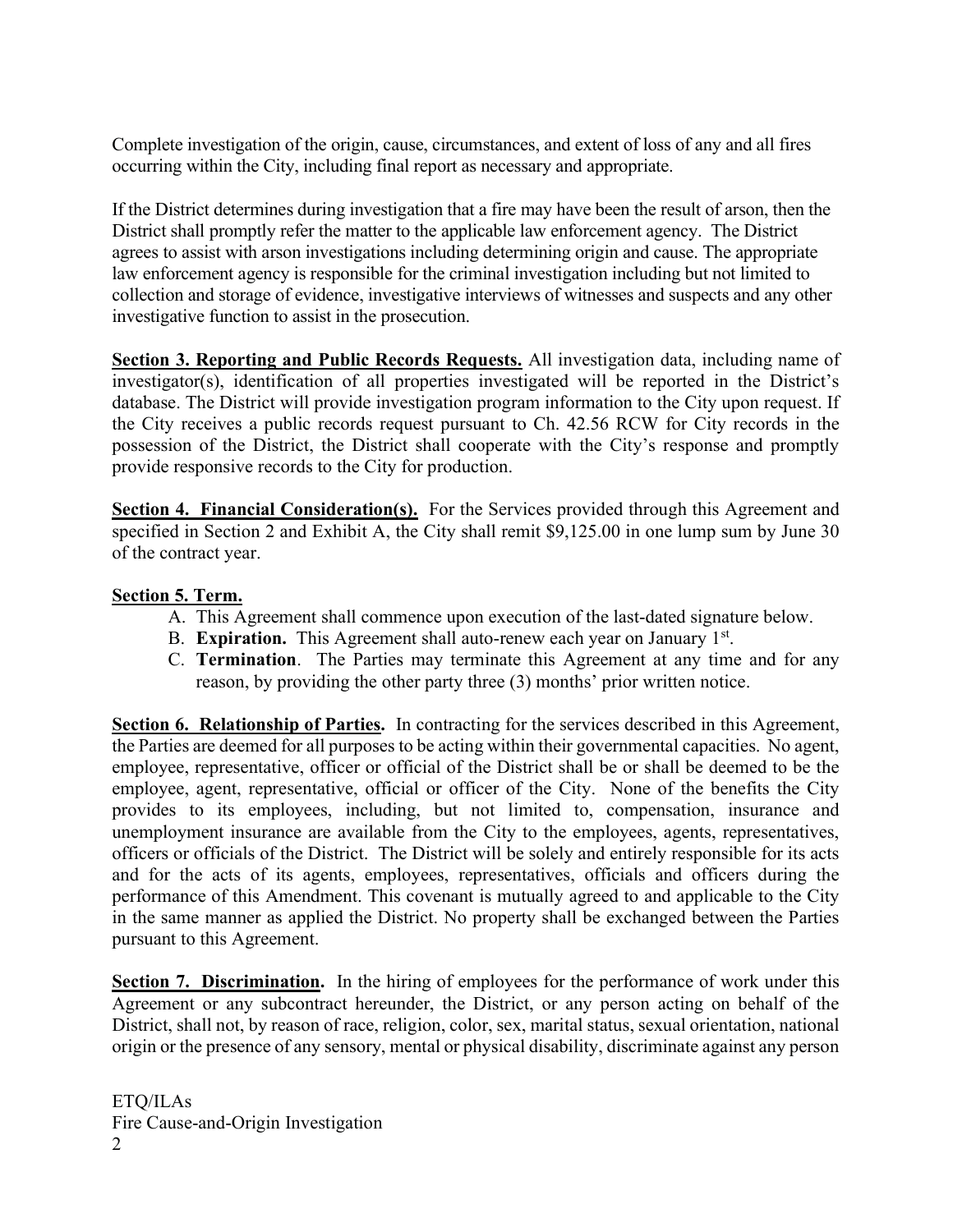who is qualified and available to perform the work to which the employment relates. This covenant is mutually agreed to and applicable to the City in the same manner as applied to the District.

# Section 8. Indemnification.

The District shall defend, indemnify and hold the City, its officers, officials, employees, agents and volunteers harmless from any and all claims, injuries, damages, losses or suits, including all legal costs and attorneys' fees, arising out of or in connection with the performance of this Agreement, except for injuries or damages caused by the sole negligence of the City. In the event of liability for negligence for damages arising out of bodily injury to persons or damages to property caused by or resulting from the concurrent negligence of the District and the City, its officers, officials, employees, agents and volunteers, the District's liability hereunder shall only be to the extent of the District's negligence.

Neither party shall be deemed to be the agent of the other during the performance of this Agreement, and each party hereto shall remain solely liable for its own negligence, errors and omissions.

It is further specifically and expressly understood that the indemnification provided herein constitutes the Parties' waiver of immunity under Industrial Insurance, Title 51 RCW, or any other applicable insurance available to District employees, including, but not limited to LEOFF, chapter 41.26 RCW or PERS, chapter 41.40 RCW, solely for the purposes of this indemnification. The parties further acknowledge that they have mutually negotiated this waiver. The District's waiver of immunity under the provisions of this section does not include, or extend to, any claims by the District's employees made directly against the District. The City's waiver of immunity under the provisions of this section does not include, or extend to, any claims by the City's employees made directly against the City.

The provisions of this section shall survive the expiration or termination of this Agreement.

# Section 9. Insurance.

- A. The District shall procure and maintain for the duration of this Agreement, insurance against claims for injuries to persons or damages to property which may arise from or in connection with the District's provision the Services, including the work of the District's employees, agents, officials and officers.
- B. Before beginning work under this Agreement, the District shall provide evidence, in the form of a Certificate of Insurance, of the following insurance coverage and limits (at a minimum):

1. Property Damages insurance no less than \$1,000,000 per occurrence with a \$3,000,000 aggregate.

2. Commercial General Liability insurance no less than \$1,000,000 per occurrence with a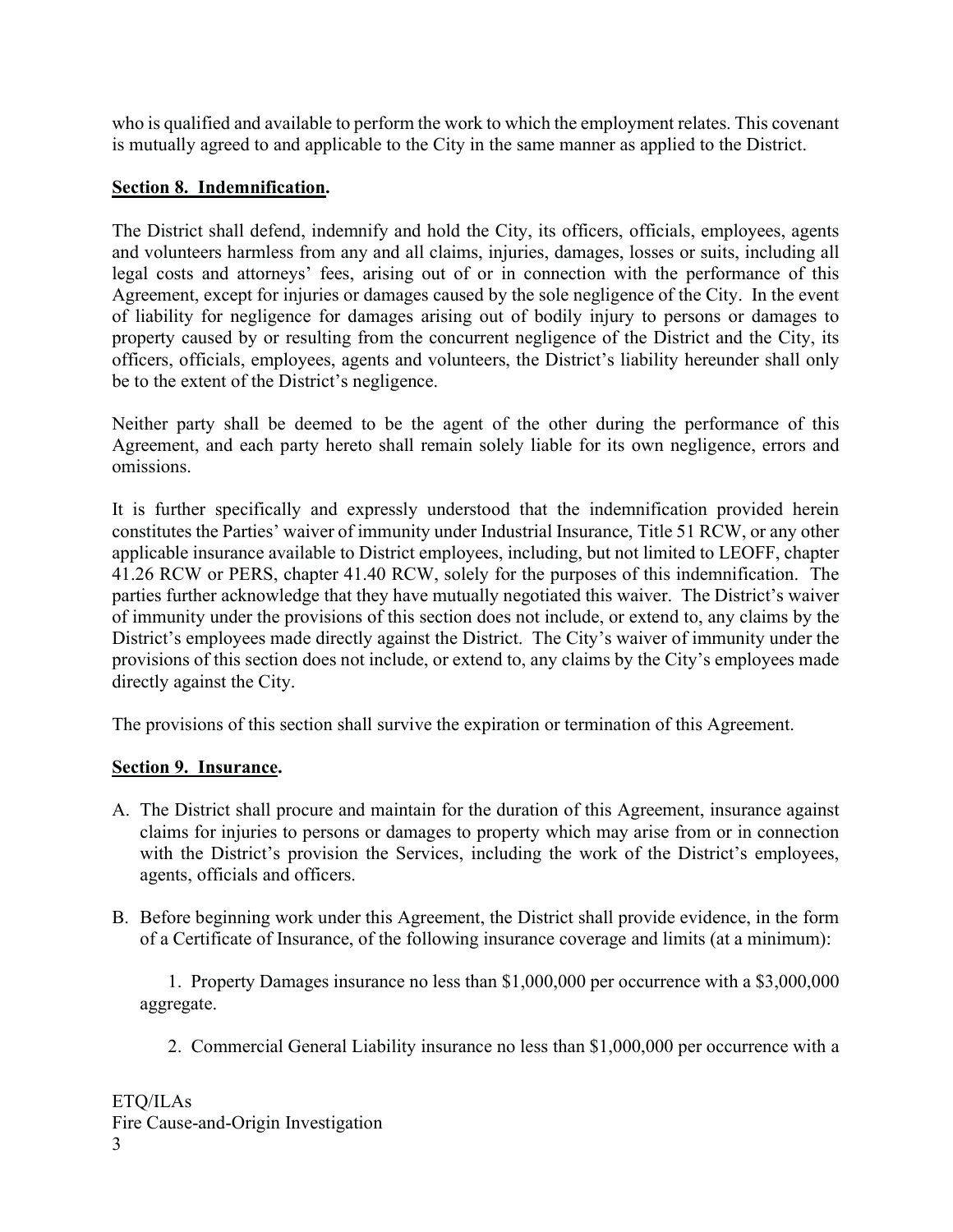\$3,000,000 aggregate.

3. Errors and Omissions insurance no less than \$1,000,000 per occurrence with a \$3,000,000 aggregate.

 C. The District is responsible for the payment of any deductible or self-insured retention that is required by any of their respective insurance policies.

Each party may satisfy the requirements of this section by becoming or remaining a participant in an authorized self-insurance pool in the state of Washington with protection equal to or greater than that specified herein.

Section 10. Recitals. The Parties understand that the Recitals set forth in this Agreement are for convenience only.

Section 11. Disputes, Venue, and Attorney's Fees. Should any dispute, misunderstanding or conflict arise as to the terms and conditions contained in this Agreement, the parties agree that they shall undertake reasonable attempts at negotiation and compromise, including, but not limited to, informal negotiation, mediation, or arbitration, prior to instituting any legal proceedings. If the parties are unable to resolve any dispute after such reasonable attempts at negotiation and compromise, jurisdiction of any resulting litigation shall be filed in Pierce County Superior Court, Pierce County, Washington. In any action brought to enforce any provisions of this Agreement, the prevailing party shall be entitled to recover from the other party all reasonable costs and reasonable attorney's fees incurred by the prevailing party.

Section 12. Nonwaiver of Breach. The failure of either party to insist upon strict performance of any of the covenants and agreements contained herein, or to exercise any option herein contained in any one or more instances shall not be construed to be a waiver or relinquishment of any such, or any other, covenant or agreements; and the same shall be and remain in full force and effect.

Section 13. Entire Agreement. This Agreement fully integrates the understanding of the parties. It supersedes and cancels all prior negotiations, correspondence, and communication between the parties with respect to the subject matter contained herein. No amendment, alteration, change or modification to this Agreement will be effective unless it is in writing and properly signed by the parties hereto. The signatories hereto covenant that they have been delegated by the governing bodies of their respective agencies to execute this Agreement.